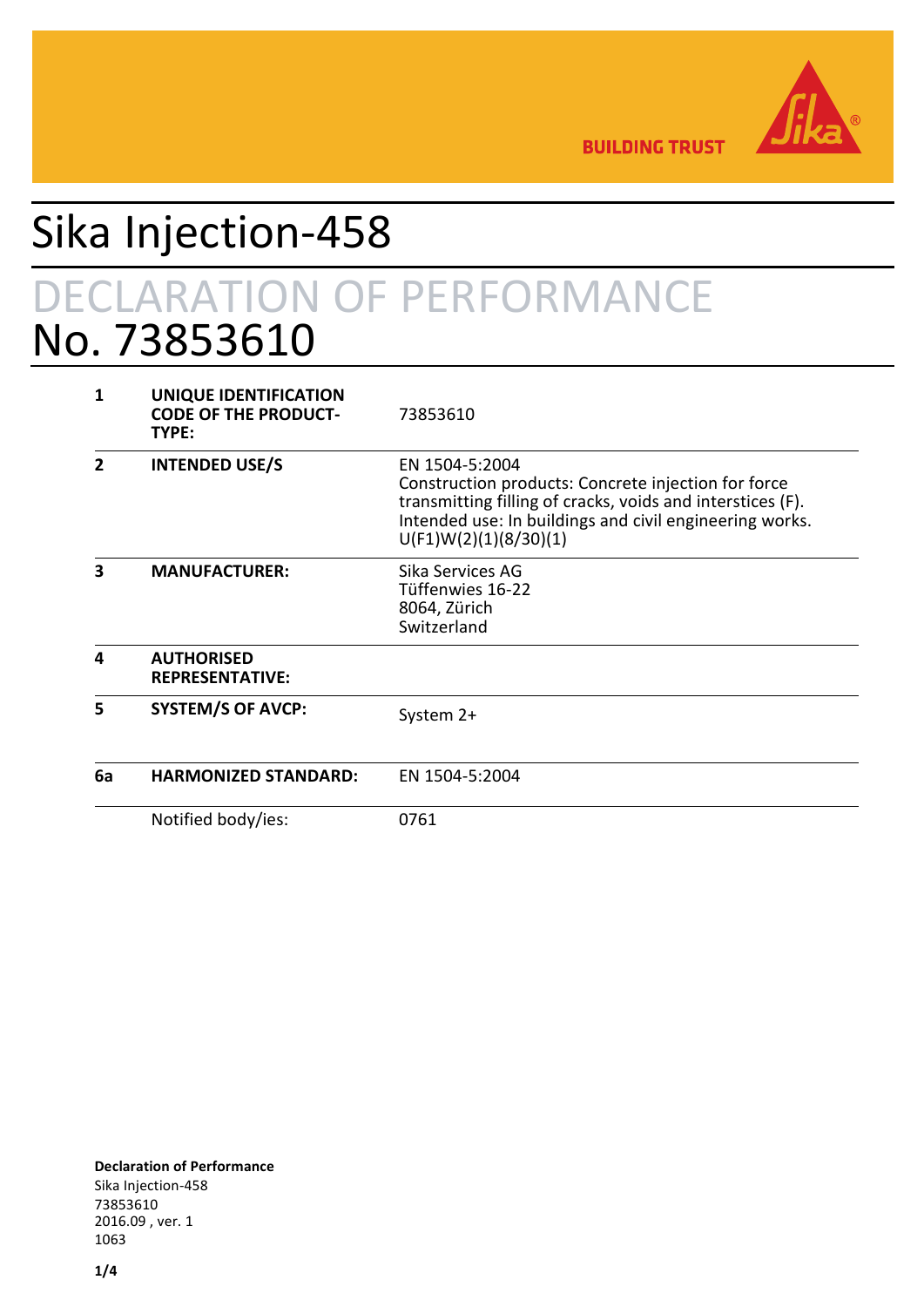**7 DECLARED PERFORMANCE/S**

| <b>Essential Characteristics</b>               | Performance                           | <b>AVCP</b>         | Harmonized<br>Technical<br><b>Specification</b> |
|------------------------------------------------|---------------------------------------|---------------------|-------------------------------------------------|
| Adhesion by tensile bond strength              | $> 2$ N/mm <sup>2</sup>               |                     | EN 1504-5:2004                                  |
| Adhesion by slant shear strength               | <b>NPD</b>                            |                     |                                                 |
| Shrinkage: Volumetric shrinkage                | $< 3\%$                               |                     |                                                 |
| Glass transition temperature                   | $>40^{\circ}$ C                       | $\vec{c}$<br>System |                                                 |
| Workability: Injectability into dry medium     | $0.2 \text{ mm}$                      |                     |                                                 |
| Workability: Injectability into non dry medium | <b>NPD</b>                            |                     |                                                 |
| Durability                                     | Cohesive failure in the<br>substrate  |                     |                                                 |
| Corrosion behaviour                            | deemed to have no<br>corrosive effect |                     |                                                 |
| Release of dangerous substances                | <b>NPD</b>                            |                     |                                                 |

## **8 APPROPRIATE TECHNICAL DOCUMENTATION AND/OR - SPECIFIC TECHNICAL DOCUMENTATION**

The performance of the product identified above is in conformity with the set of declared performance/s. This declaration of performance is issued, in accordance with Regulation (EU) No 305/2011, under the sole responsibility of the manufacturer identified above.

Signed for and on behalf of the manufacturer by:

Name: Stamatis Antonakos Function: TMM Roofing & Wateproofing At Athens on\10<sup>th</sup> September 2018

. . . . . . . . . . . . . . . . . . . . . . . . . . . . . . .

Name: Spyros Hatzifotis Function: Managing Director At Athens on 10<sup>th</sup> September 2018



**BUILDING TRUST** 

End of information as required by Regulation (EU) No 305/2011



**Declaration of Performance** Sika Injection-458 73853610 2016.09 , ver. 1 1063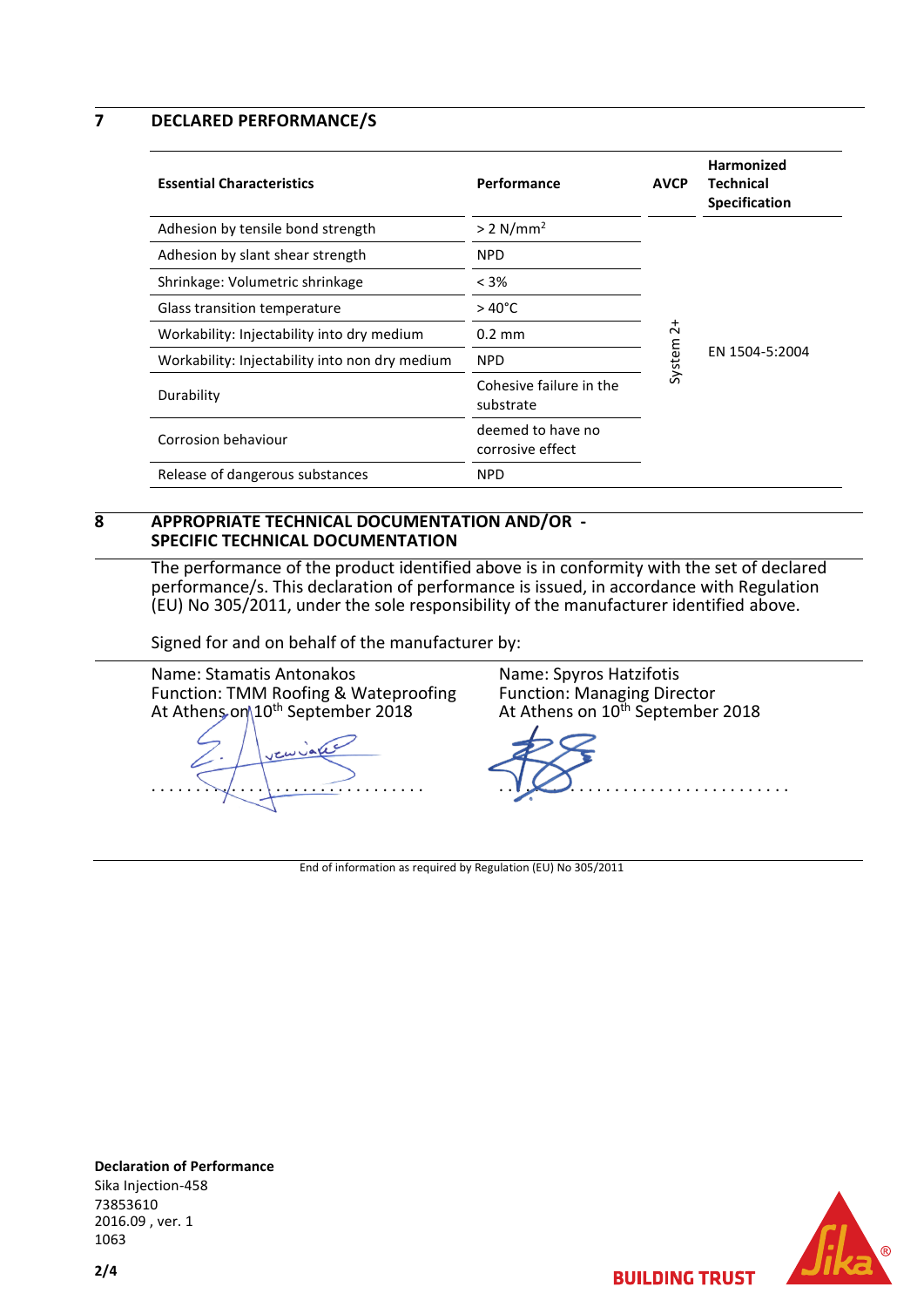|                                                                                                                                                                                                    | $\in$ $\epsilon$                   |  |  |  |  |
|----------------------------------------------------------------------------------------------------------------------------------------------------------------------------------------------------|------------------------------------|--|--|--|--|
|                                                                                                                                                                                                    |                                    |  |  |  |  |
| 14                                                                                                                                                                                                 |                                    |  |  |  |  |
| DoP No. 73853610                                                                                                                                                                                   |                                    |  |  |  |  |
| Sika Services AG, Tüffenwies 16, 8064, Zurich, Switzerland                                                                                                                                         |                                    |  |  |  |  |
| EN 1504-5:2004                                                                                                                                                                                     |                                    |  |  |  |  |
| Notified Body 0761                                                                                                                                                                                 |                                    |  |  |  |  |
| Construction products: Concrete injection for force transmitting filling of cracks, voids and interstices (F).<br>Intended use: In buildings and civil engineering works.<br>U(F1)W(2)(1)(8/30)(1) |                                    |  |  |  |  |
| Adhesion by tensile bond strength                                                                                                                                                                  | > 2 N/mm <sup>2</sup>              |  |  |  |  |
| Shrinkage: Volumetric shrinkage                                                                                                                                                                    | $< 3\%$                            |  |  |  |  |
| Glass transition temperature                                                                                                                                                                       | $>40^{\circ}$ C                    |  |  |  |  |
| Workability: Injectability into dry medium                                                                                                                                                         | $0.2$ mm                           |  |  |  |  |
| Durability                                                                                                                                                                                         | Cohesive failure in the substrate  |  |  |  |  |
| Corrosion behaviour                                                                                                                                                                                | deemed to have no corrosive effect |  |  |  |  |
|                                                                                                                                                                                                    |                                    |  |  |  |  |
|                                                                                                                                                                                                    | http://dop.sika.com                |  |  |  |  |

## **ECOLOGY, HEALTH AND SAFETY INFORMATION (REACH)**

For information and advice on the safe handling, storage and disposal of chemical products, users shall refer to the most recent Safety Data Sheet (SDS) containing physical, ecological, toxicological and other safety related data.

## **LEGAL NOTE**

The information, and, in particular, the recommendations relating to the application and end-use of Sika products, are given in good faith based on Sika's current knowledge and experience of the products when properly stored, handled and applied under normal conditions in accordance with Sikas recommendations. In practice, the differences in materials, substrates and actual site conditions are such that no warranty in respect of merchantability or of fitness for a particular purpose, nor any liability arising out of any legal relationship whatsoever, can be inferred either from this information, or from any written recommendations, or from any other advice offered. The user of the product must test the products suitability for the intended application and purpose. Sika reserves the right to change the properties of its products. The proprietary rights of third parties must be observed. All orders are accepted subject to our current terms of sale and delivery. Users must always refer to the most recent issue of the local Product Data Sheet for the product concerned, copies of which will be supplied on request.

**Declaration of Performance** Sika Injection-458 73853610 2016.09 , ver. 1 1063